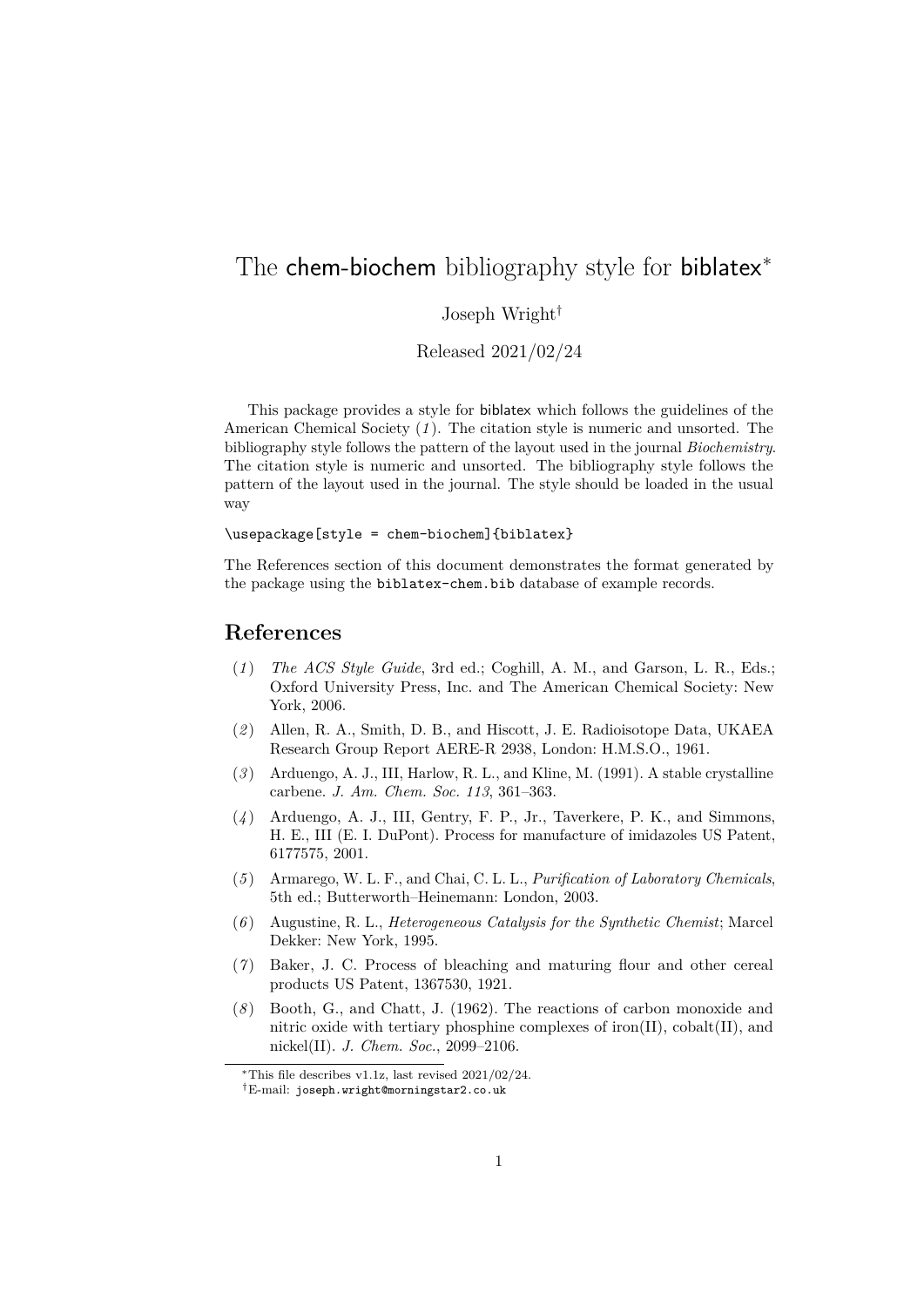- (*9* ) CORINA: Generation of 3D coordinates [http://www.molecular-networks.](http://www.molecular-networks.com/software/corina/index.html) [com/software/corina/index.html](http://www.molecular-networks.com/software/corina/index.html).
- (*10* ) Cotton, F. A., Wilkinson, G., Murillio, C. A., and Bochmann, M., *Advanced Inorganic Chemistry*, 6th ed.; Wiley: Chichester, United Kingdom, 1999.
- (*11* ) Pugh, D., Wright, J. A., and Danopoulos, A. A. 'Pincer' pyridine dicarbene iridium complexes: facile C–H activations and unexpected  $\eta^2$ -imidazol-2ylidene coordination. *Angew. Chem. Int. Ed.*, in press.
- (*12* ) Dehnicke, K., and Strähle, J. (1981). Die Übergangsmetall-Stickstoff-Mehrfachbindung. *Angew. Chem. 93*, 451–464.
- (*13* ) Dehnicke, K., and Strähle, J. (1981). The transition metal–nitrogen multiple bond. *Angew. Chem., Int. Ed. Engl. 20*, 413–426.
- (*14* ) Gaunt, M. J. The investigation and design of palladium catalysed reactions, Ph.D. Thesis, Cambridge, United Kingdom: University of Cambridge, 1999.
- (*15* ) *N-Heterocyclic Carbenes in Transition Metal Catalysis*; Glorius, F., Ed.; Topics in Organometallic Chemistry, Vol. 21; Springer: Berlin, 2007.
- (*16* ) *International Tables for Crystallography*, 5th ed.; Hahn, T., Ed.; Kluwer Academic Publishers: Dordrecht, Netherlands, 2002; Vol. A.
- (*17* ) Hammond, C., *The Basics of Crystallography and Diffraction*; International Union of Crystallography and Oxford University Press: Oxford, United Kingdom, 1997; Chapter 1, pp 1–40.
- (*18* ) Henry, P. M. In *Handbook Of Organopalladium Chemistry for Organic Synthesis*, Negishi, E.-I., Ed.; Wiley Interscience: New York, 2002; Vol. 2; Chapter V.3.1.1, pp 2119–2140.
- (*19* ) Heyn, B., Hippler, B., Kreisel, G., Schreer, H., and Walther, D., *Anorganische Synthesechemie: ein integriertes Praktikum*; Springer-Verlag: Weinheim, Germany, 1986.
- (*20* ) Hope, E., Bennett, J., and Stuart, A. In *Pacifichem (International Chemical Congress of Pacific Basin Societies)*, Hawaii, USA, 2005.
- (*21* ) Kabbe, H.-J., and Jira, R. In *Methoden der organischen Chemie, Houben– Weyl*, *Ketone, Teil 1*, 4th ed.; Georg Thieme Verlag: Stuttgart, Germany, 1973; Vol. VII; Chapter III, pp 781–790.
- (*22* ) Kirschning, A., Ed. Topics in Current Chemisty 242 (2004): *Immobilized Catalysts*.
- (*23* ) Lancaster, S. J. Alkylation of boron trifluoride with pentafluorophenyl Grignard reagent <http://www.syntheticpages.org/pages/215> (accessed Oct. 8, 2008).
- (*24* ) *Theoretical Aspects of Homogeneous Catalysis*; van Leeuwen, P. W. M. N., Morokuma, K., and van Lenthe, J. H., Eds.; Catalysis by Metal Compounds 18; Kluwer Academic Press: Dordrecht, Netherlands, 1995.
- (*25* ) Sheldrick, G. M. In Müller, P., Herbst-Irmer, R., Spek, A. L., Schneider, T. R., and Sawaya, M. R. *Crystal Structure Refinement*; International Union of Crystallography and Oxford University Press: Oxford, United Kingdom, 2006.
- (*26* ) *Handbook of Organopalladium Chemistry for Organic Synthesis*; Negishi, E.-I., Ed.; Wiley Interscience: New York, 2002.